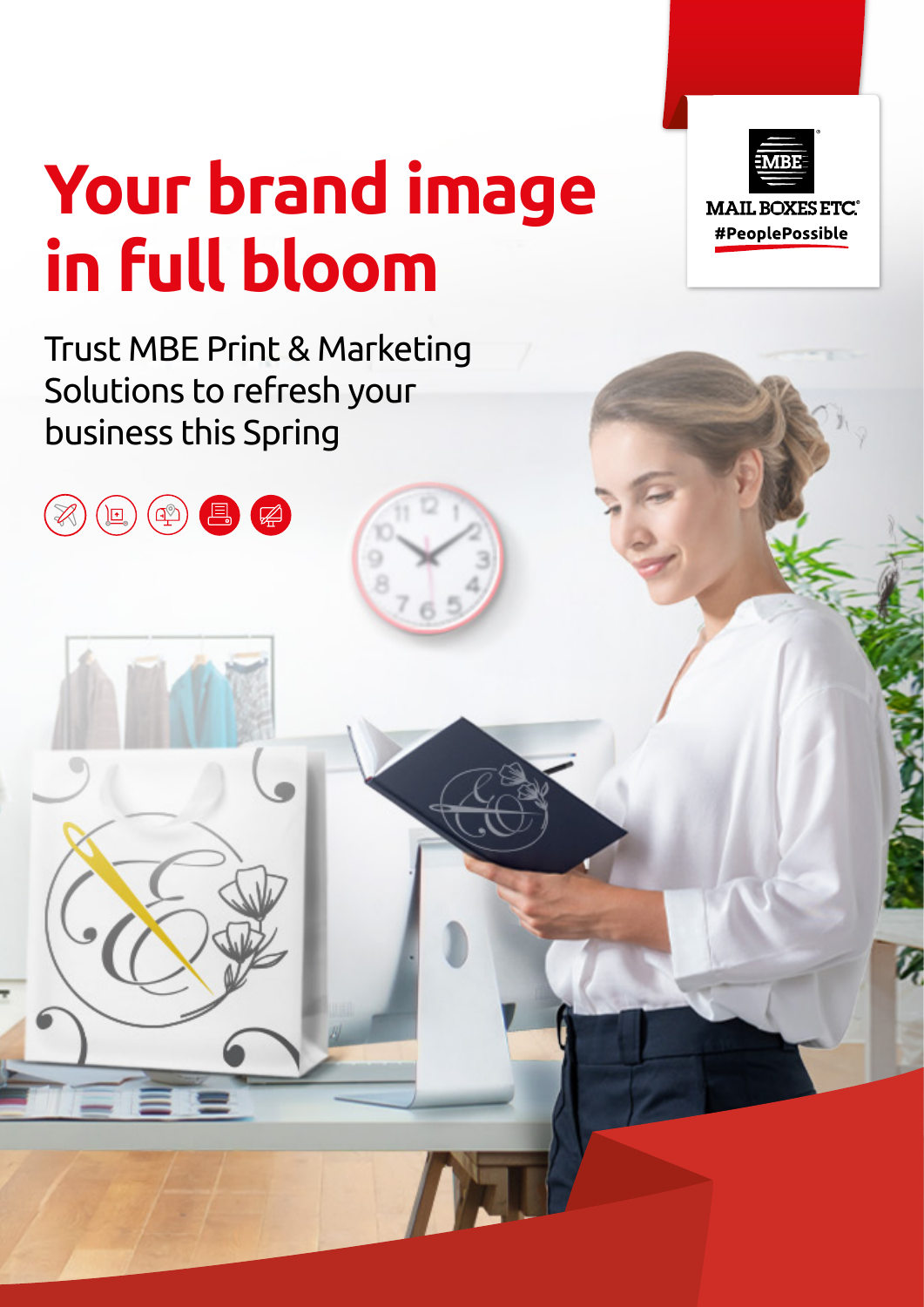## **Give your business a boost this Spring**



**A solid brand image** can boost your business, helping you attract the right target audience, expand your customer base and ensure that your brand is easily **recognisable**.

It should convey your brand's values, embody your story and help give you an emotional connection with your customers.

With the right **solutions** and the right business **partner**, you can **breathe new life** into your business. We'll help you evolve your brand image and communicate it across a range of print and digital assets that will help transform your marketing strategy.

**Want to know more?** Keep reading to discover some simple steps to help give your business the spring boost it deserves.

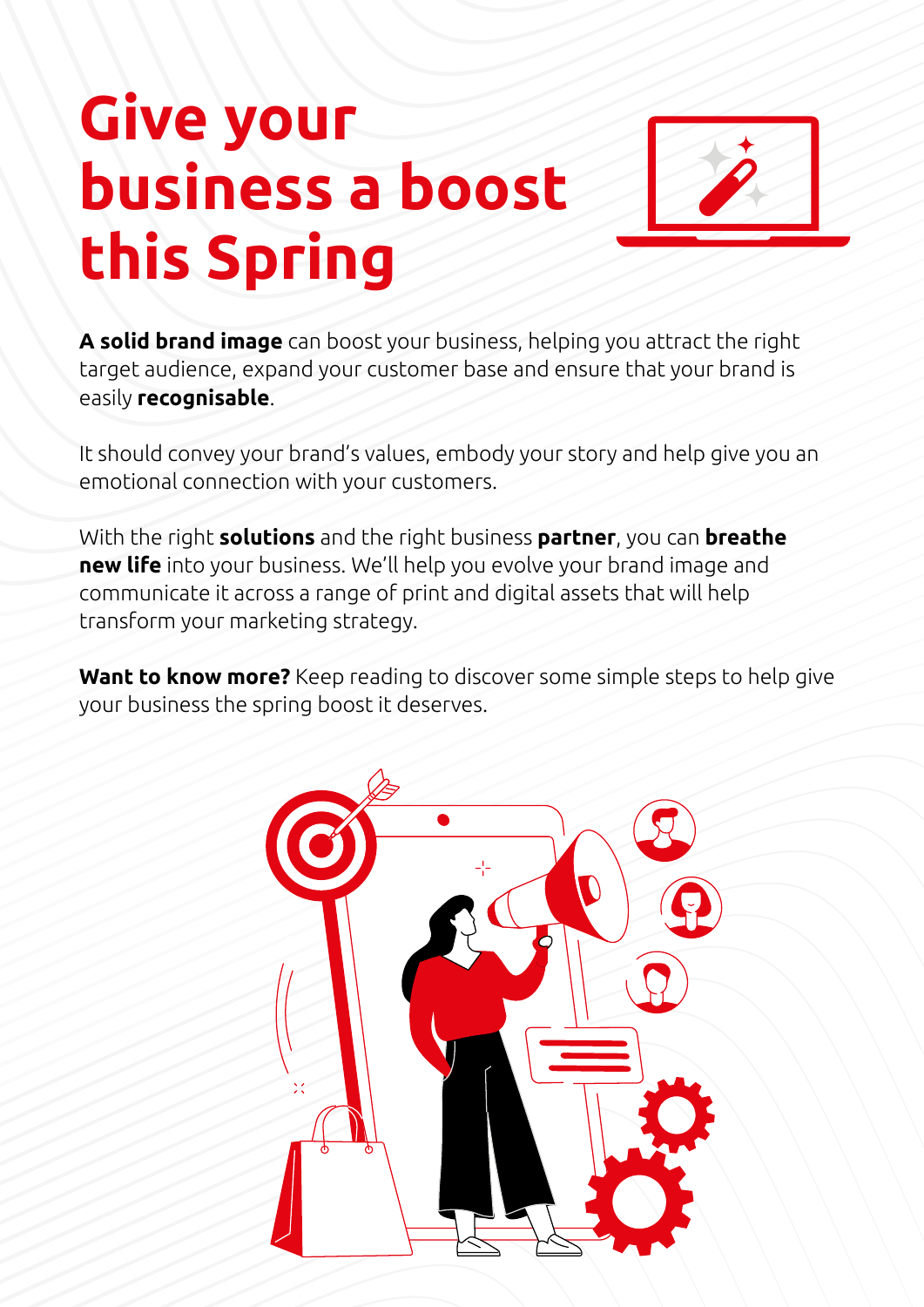## **Make sure your brand image is consistent**



**Create a brand manual.** This is the golden rule to ensure consistency of your brand image. Your brand identity should conform to the standards set out in the brand manual – no matter where it's used or who is using it.

#### **Where to start**

If you're not sure where to start, ask yourself the following questions:



 **What can and can't be done** with your logo and other visual elements? Can it be used in colour and black and white? Does it reverse well out of a dark background?



 **What's your brand font** and **how should it be used** across different outputs (printed items, emails, web page, social media etc.)?



 **How does your brand image and logo work** on different media, such as **print**, **website** and **social media?**



How are your brand values reflected in visual and verbal language? The latter will include your **visio**n, **mission and values** as well as **key messages** and **tone of voice**.

These steps can't be missed if you're aiming to build the consistency that adds up to a solid brand image. But if you're still not sure why you should invest in your brand image, try to put yourself in the shoes of your customers. How many brands do they come into contact with every day? How many images do they see on social media? How many e-newsletters do they receive?

**Making sure you can stand out in a crowd** might feel daunting, but with the right resources nothing is impossible. That's where MBE's print and marketing solutions come in.

**[Discover more](https://www.mbe.co.uk/print)**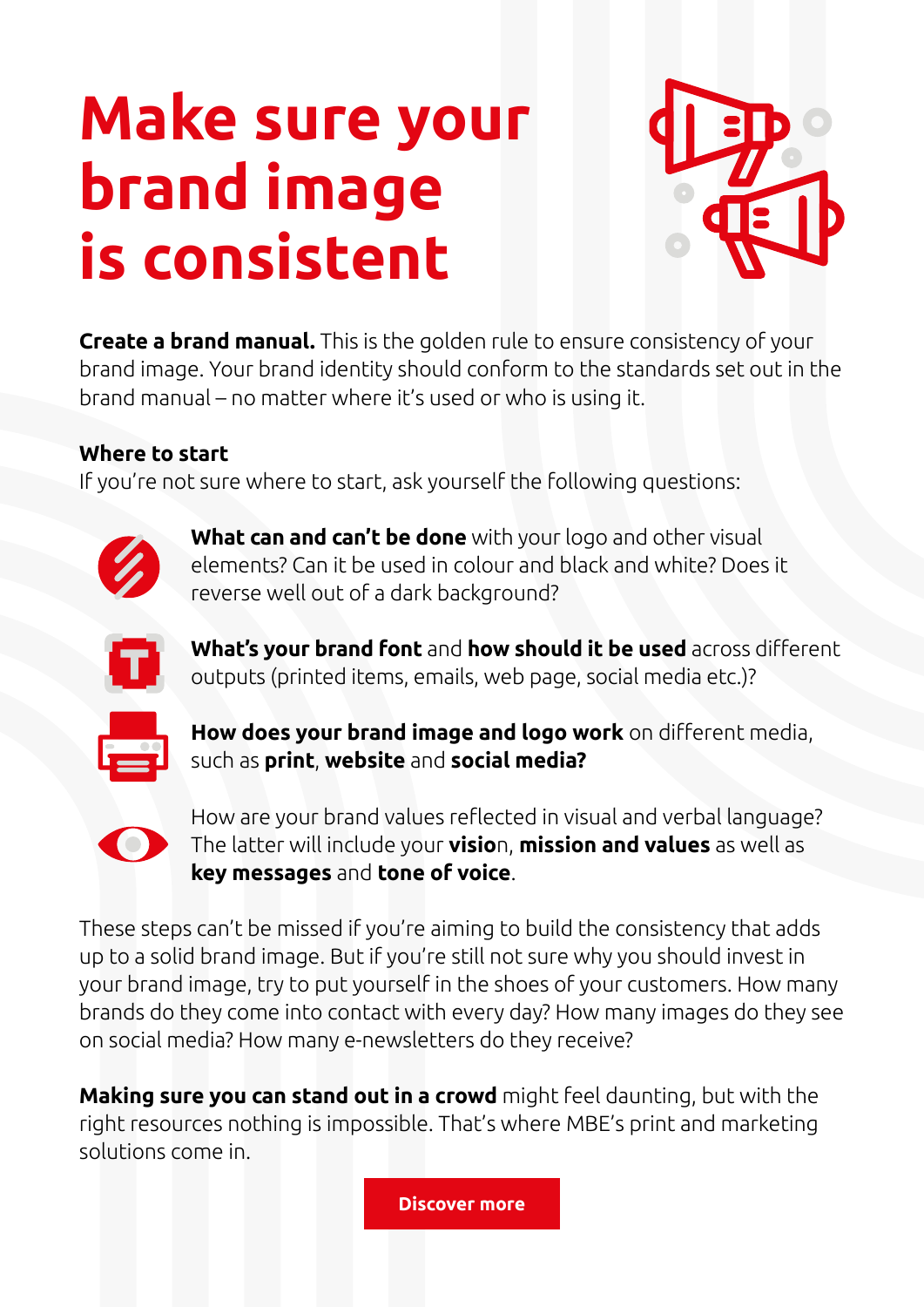

#### **Create messages people want to read**

**Engage.** That's the **key word**. **People will listen to the story** you want to tell, but you have to engage them in the right way.

Your story, and the way you tell it, is a **key par**t of your brand strategy. **Flyers**, **posters**, **brochures** and all the other tactical elements of your marketing campaign each have very specific visual and verbal codes. For maximum effect, **tailor your language to the medium**.

**Creativity** is another key pillar of your brand strategy. Here are some tips for creating effective marketing materials:



 **Build visual impact:** Try different combinations of colours, fonts and graphics (always ensuring they are consistent with your brand guidelines) for an eye-catching layout.



 **Create a distinctive voice:** Dare to be different with messages and create a style that reflects your brand values but isn't afraid of taking risks.



 **Speak to the needs of your customers:** Creating the right match makes it easier to hit the target. Your customers' needs must come first, and your marketing materials should show them exactly how you can meet those needs.

**Create a story people want to hear**. Give your communications maximum impact with MBE's print and marketing solutions.

**[Discover more](https://www.mbe.co.uk/print)**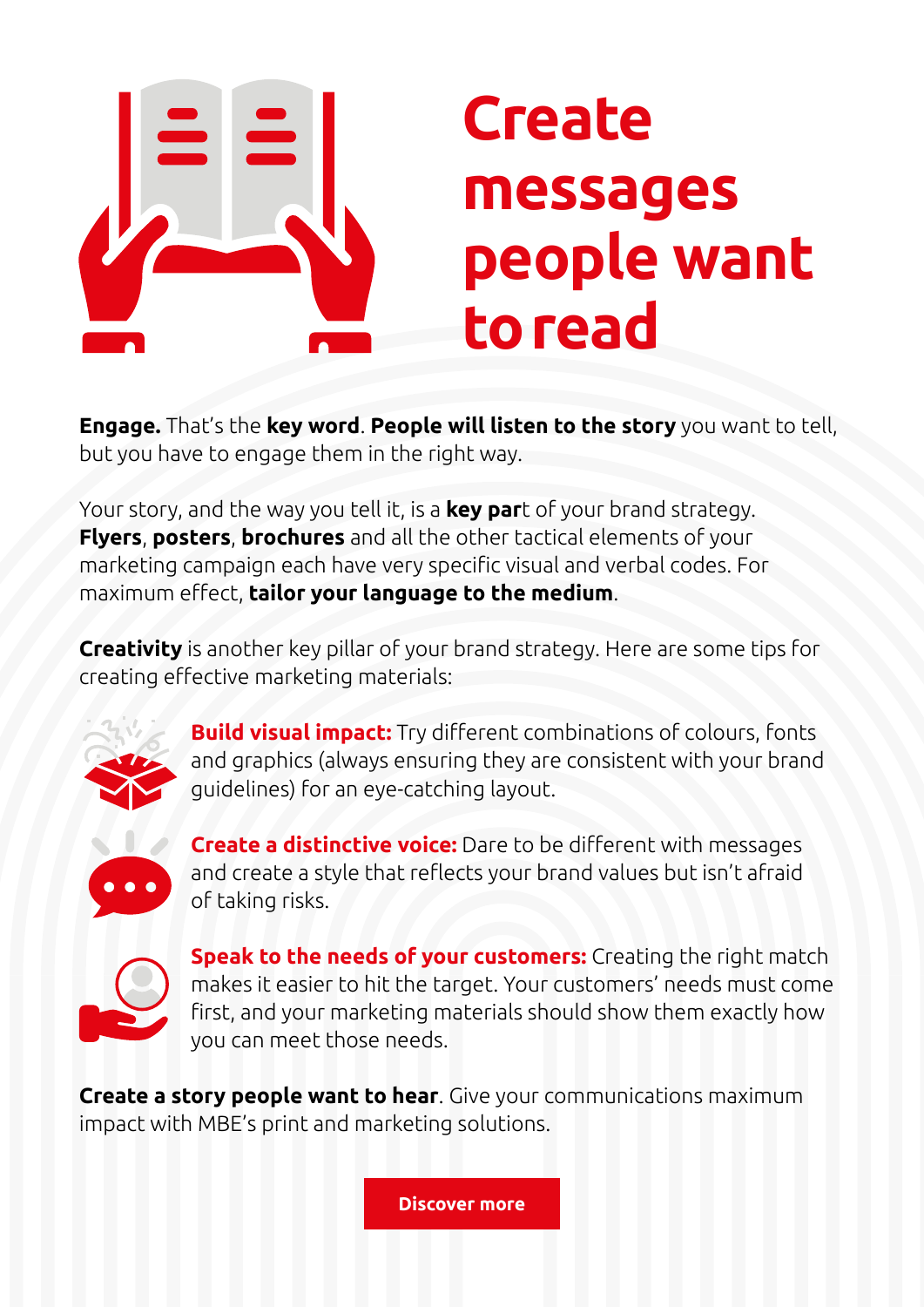#### **Turn your packaging into an experience**



**What you're selling is a customer promise.** The experience they will have when they buy your products. The way your products will make them feel.

And when they receive your products, the first thing they experience is your packaging. Think of it as **your brand ambassador**.

Here are some pointers to help you transform your packaging into part of your brand experience:



 **Beautiful design:** The colour, the graphic style, the premium feel. The way you wrap and box your products lets you give free rein to your creativity. Mix these ingredients in the right way to make a brilliant first impression.



 **Sustainable materials:** Being eco-friendly should be a crucial element of your strategic plan. Customers expect re-usable or recyclable materials and plastic-free packing. If you want to stay relevant you should go green as soon as possible.



 **Boost effectiveness:** Create added value for your customers by including giveaways or personalised gifts that are on-brand. Consider introducing special packaging to mark anniversaries or seasonal periods like Christmas.

Create impactful packaging with MBE print and marketing solutions.

**[Discover more](https://www.mbe.co.uk/parcel)**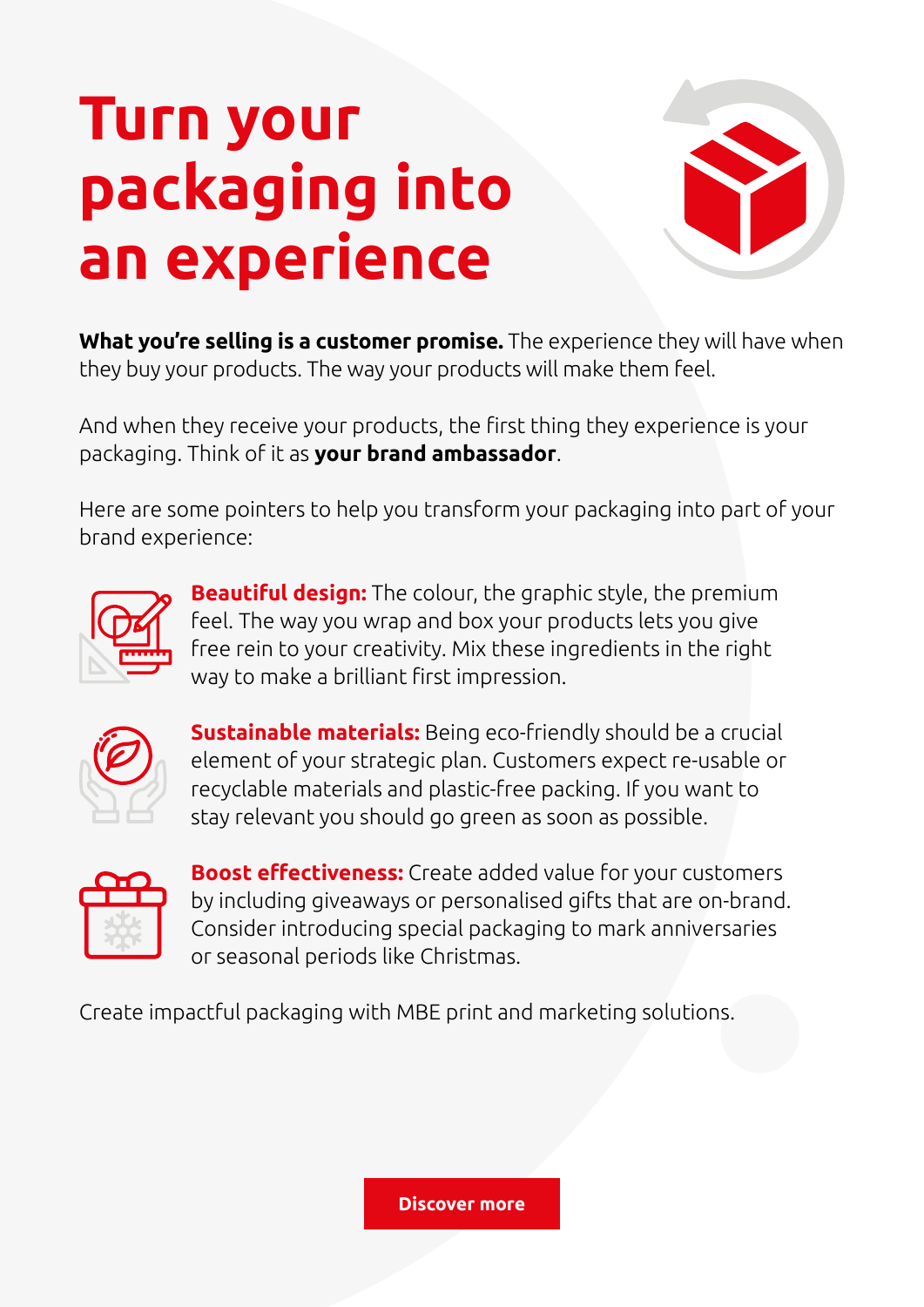

#### **Be your best online**

It's undeniable. Taking care of your online presence today is **more important than ever**.

That's because online is where more and more **customer**s are looking to get inspired and find what they want, **make choices** and purchase. And online is where you should intercept new customers by harnessing the most effective channels and tools available.

**Here's the 'must-have'** list for meeting your customers' expectations online:



 **Website**: Intuitive, easy to use on all devices, impactful in terms of design and user experience, and optimised to ensure you're at the top of every relevant search listing.



 **E-commerce shop:** Engaging, easy to navigate, high-performance, able to sustain heavy traffic and create conversions during seasonal peaks such as holidays, sales etc.



 **Social media channels:** Be where your customers are. Make sure your social presence reflects their needs and values. Be engaging, consistent and customer orientated.

Of course life isn't all online, which is why you should be sure your marketing strategy includes a good **mix of complementary digital** and **offline tools**.

Enhance your online presence with MBE's digital marketing solutions.

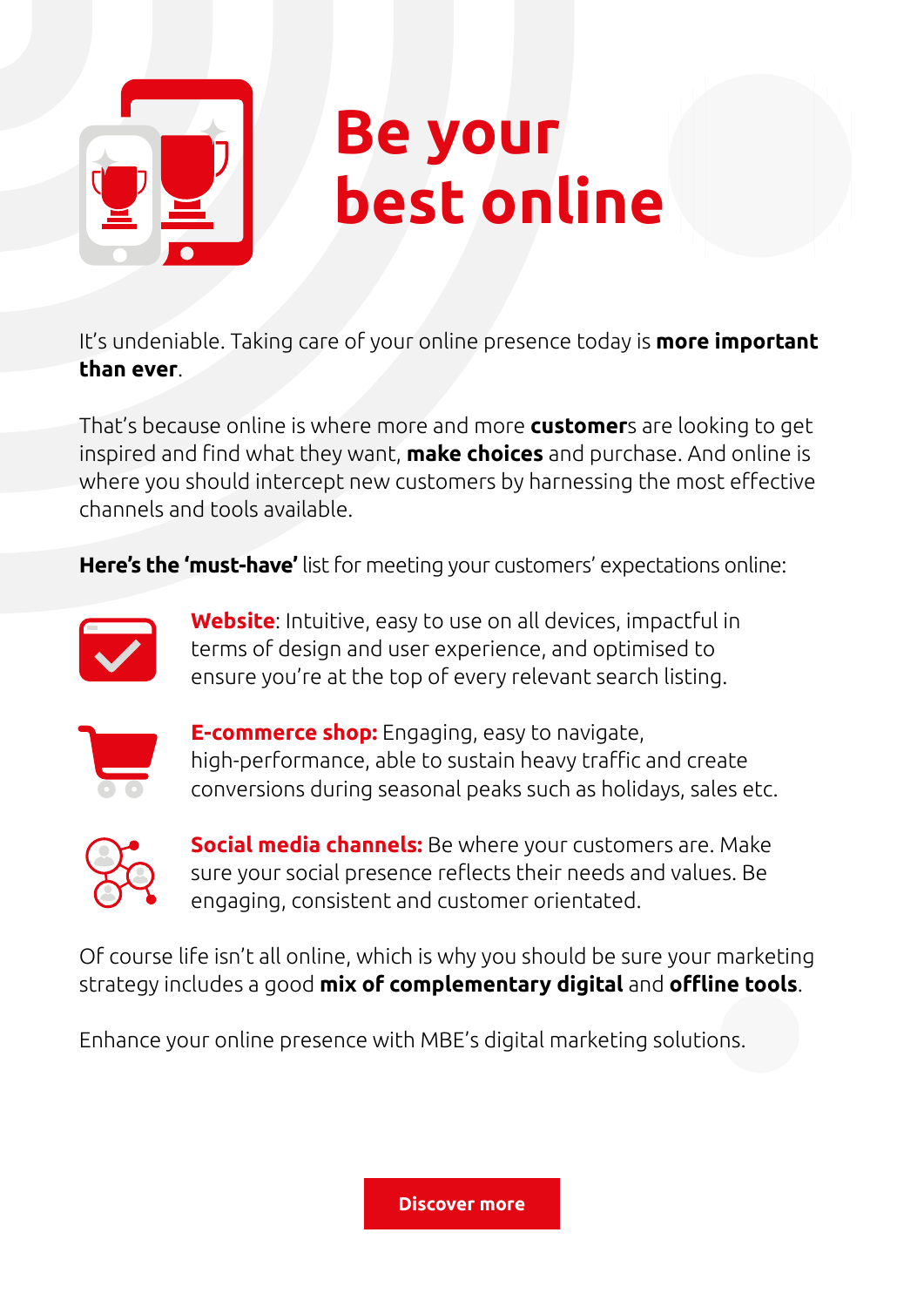### **Be ready to refresh**



**Is the market constantly changing?** Yes. What about you? You know you have to keep up, but how to do that effectively?

Your logo, your brand assets and your image need to **stay fresh and relevant to your target customers**, because their taste changes over time at **astonishing spee**d, and a good **brand strategy** must be able to predict this, helping you to react at the right time.

Here are three tips to help you ensure you stay ahead of the curve:

**Logo:** Your logo must always be able to best express the values of the brand. Whether yours is a heritage brand or new to the market, always keep your logo modern and be prepared to evolve it in line with changing trends.

**Social media:** Spice up your communications with fresh creative ideas, riding the trends that are created on social networks.

**Shop windows:** If you have physical stores, schedule a regular refresh of your windows to highlight seasonal offerings and reflect your marketing campaigns, to ensure your shop front is always engaging and on-brand.

The **loyalty** of your customers depends in part on your **ability to renew yourself**. Updating your brand image doesn't mean being inconsistent with your identity, though. **A business that knows how to evolve to reflect the times**  shows that it has its customers' needs at heart.